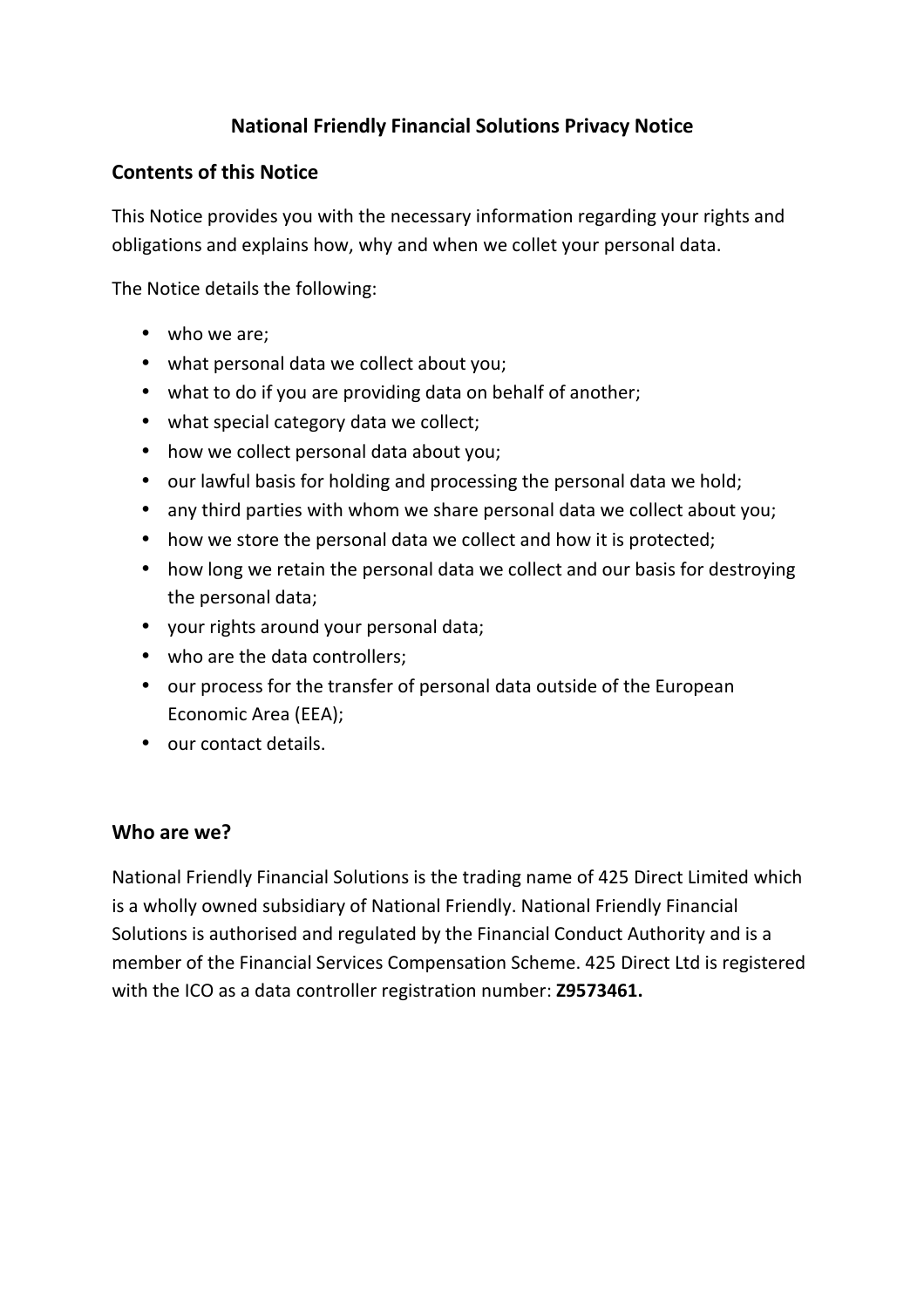## **What personal information may we collect about you?**

Personal data is any information that relates to a living individual who can be identified from that data and this includes information about you that you give to us by filling in forms or by communication with us, by phone or email; whilst using our financial advice or comparison service. The personal data we collect includes:

- name;
- address;
- telephone number;
- email address;
- utility bill;
- National Insurance Number;
- taxation numbers;
- date of birth;
- your signature;
- sort code;
- account number;
- marketing preferences;
- marital status;

# **Providing data on behalf of another**

If you are required to provide the personal data of any other beneficiary or person connected with you, you should ensure that those individuals are made aware that you will be providing their personal data to us, provide them with a copy of this Notice, and ensure that they are happy for their personal data to be disclosed to us and processed in accordance with this Notice.

# **Special category data**

Information you give us might also include "special categories" of more sensitive personal information. This could include information about your health and genetics which we need to consider when determining your eligibility or suitability for our policies.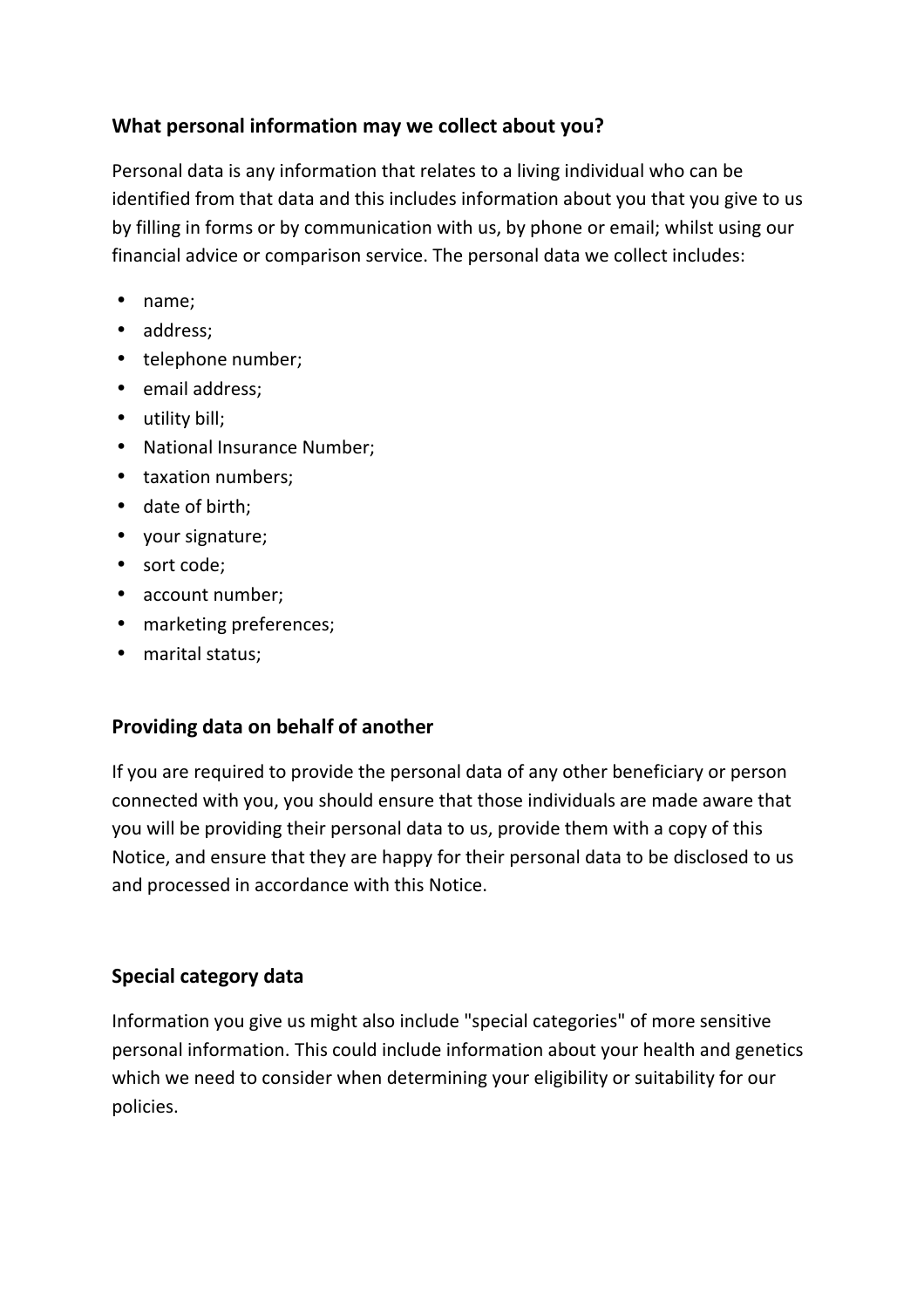Special categories of personal data that we collect are:

- health information;
- gender;
- race or ethnic origin;
- biometric data;
- anti-fraud information;
- death certificate.

Where we collect special category personal data from you, we will only request the information required for the specific purpose in accordance with the Data Protection Act 2018 Schedule 1 Part 2 Substantial Public Interest Conditions.

## **Website browsing data**

We also collect non-personally identifiable information which web browsers and servers typically make available. This includes technical information, such as your IP address, your login information and information about your visit, such as records of how you navigate the pages on our site and how you interact with the pages. For details on how we use cookies, please see our Cookie Policy on our website – www.nationalfriendly.co.uk/policies/cookie-policy/

### **How do we collect and use your personal data?**

If you contact us for financial advice or for our comparison service we will collect personal data about you and other people connected to you. We may also collect your data from intermediaries and other third parties where we have your permission, where required to provide our services. . Examples of when this might occur include where:

- 1. we need to undertake an identity check with a credit reference agency;
- 2. we receive a report of suspected fraudulent activity;
- 3. we receive a high risk/PEP alert;
- 4. we purchase data from a data house for the purpose of marketing campaigns;
- 5. we purchase data from a lead provider for the purposes of telesales.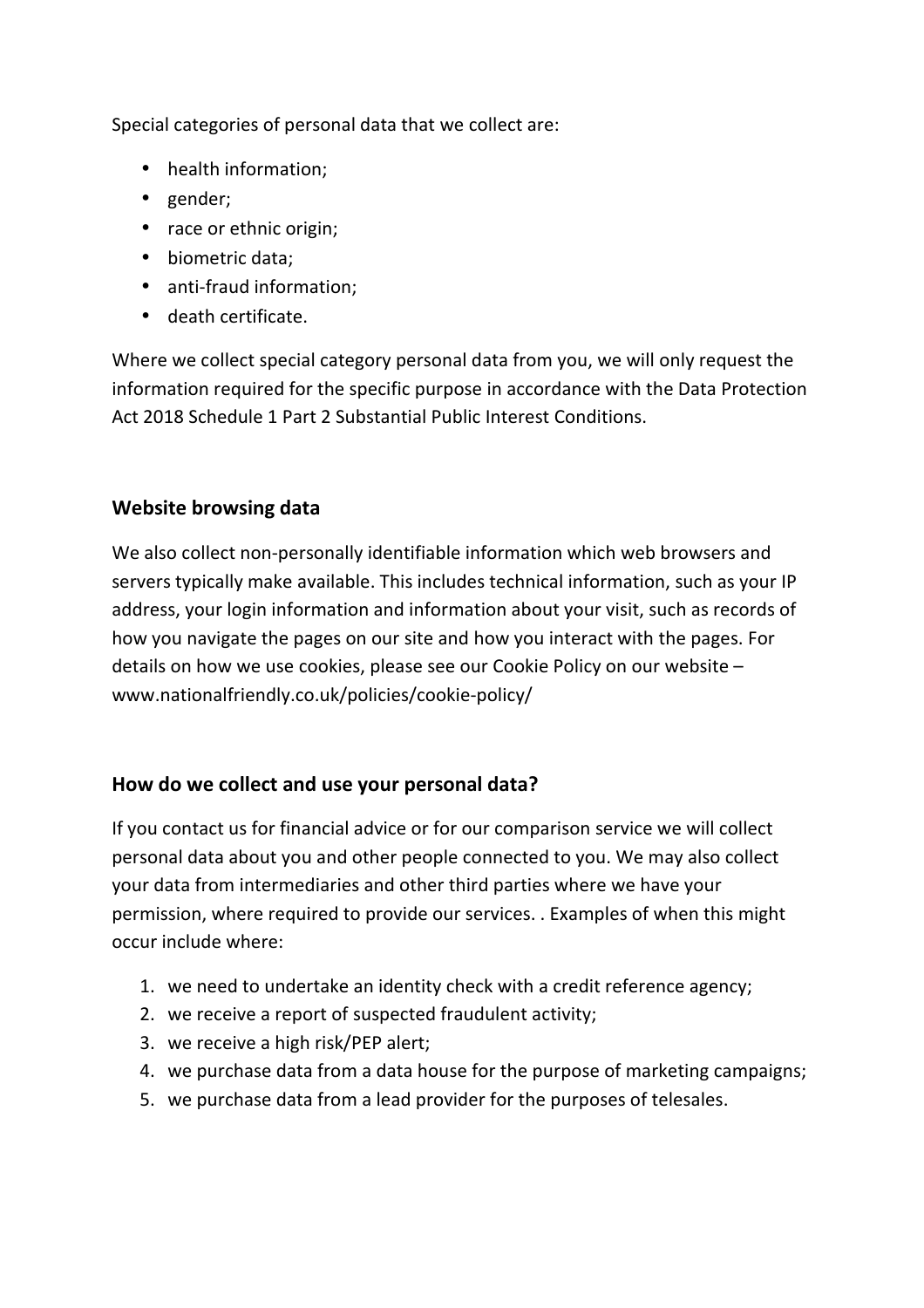If you provide us with personal data of people who benefit from the services we provide you, we will treat this in the same way. It is your responsibility to tell the individuals and if they have any questions about this, please refer them to this notice.

| <b>Purpose of processing</b>              | <b>Lawful basis</b>                 |
|-------------------------------------------|-------------------------------------|
| Providing you with financial advice and   | To undertake our contractual        |
| a non-advisory comparison service         | obligations                         |
| We have an obligation to process          | to comply with legal and regulatory |
| certain information for anti-money        | obligations                         |
| laundering purposes in relation to part 7 |                                     |
| of the Proceeds of Crime Act 2002         |                                     |
| Performing business functions such as     | To meet our legitimate interests    |
| preventing fraud                          |                                     |
| Helping others prevent fraud              | To meet our legitimate interests    |
| Auditing our records                      | To meet our legitimate interests    |
| Communicating and co-operating with       | To meet our legitimate interests    |
| others that play a role in providing your |                                     |
| policy and conducting legal proceedings   |                                     |
| To send you marketing communications      | Where you have given your explicit  |
|                                           | consent                             |

# **What is the purpose and legal basis for storing and using your personal data?**

We will not collect and use personal data for purposes beyond our lawful basis except where we have your consent or notified you of the relevant legal basis for processing.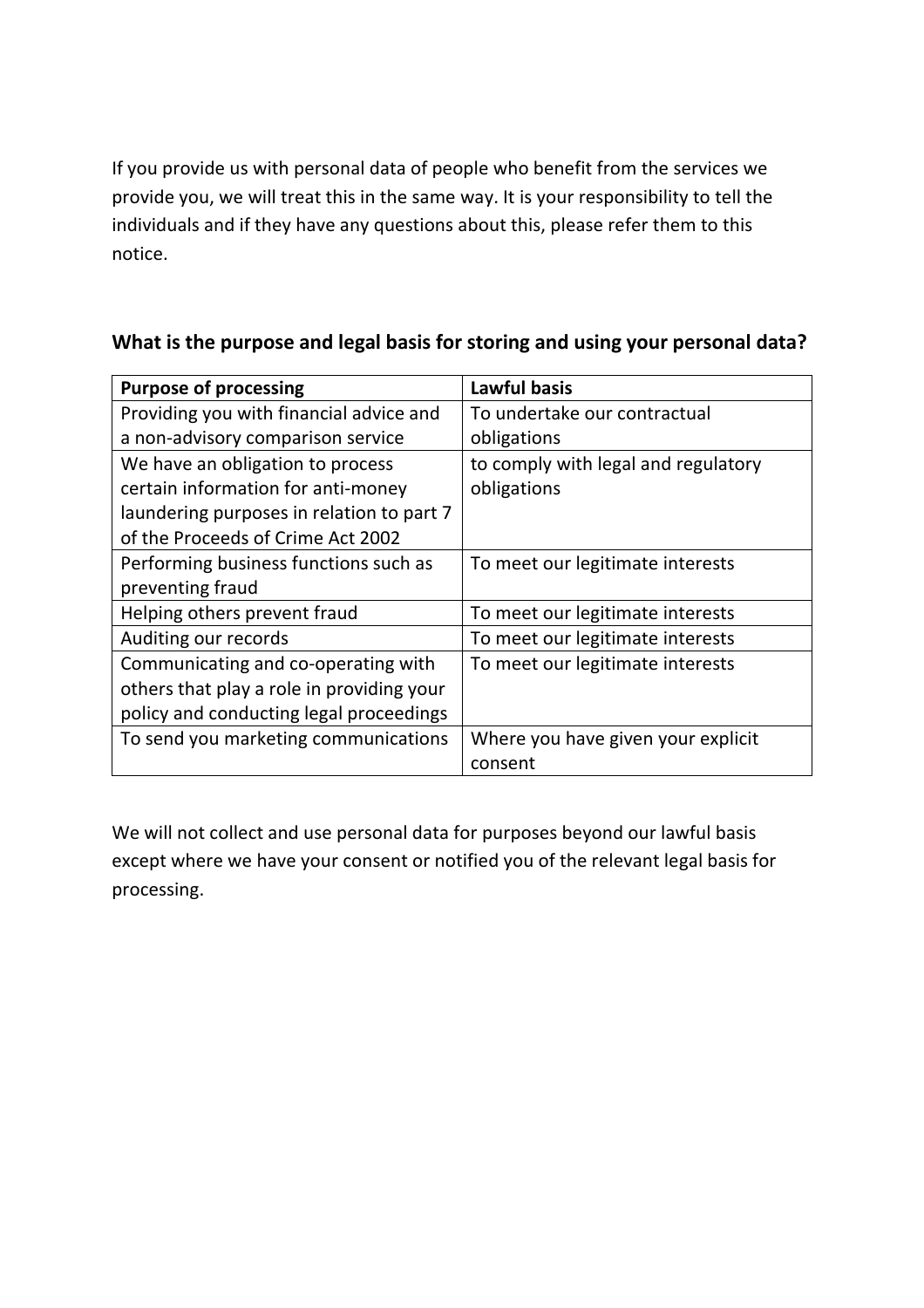## **Sharing your personal data**

We may share your personal data with organisations that help us to carry out our duties under your policy including:

- data processors;
- data controllers;
- third party claim management companies;
- regulators.

If you would like to see the individual companies with whom we share your data please request the data sharing list for further information. Our contacts details can be found at the end of the Privacy Notice.

In each case, we will only share personal data needed to carry out their work, and will do so subject to appropriate safety measures that are designed to ensure your personal data remains secure and is only used for the intended purpose.

## **How do we store data and how is it protected?**

We will keep your personal data up-to-date and store it securely on internal systems that can only be accessed by authorised members of staff. We will put appropriate technical measures in place to protect it from loss, misuse, unauthorised access and disclosure, and not collect or retain excessive amounts of personal data.

We control logical system access through standard username and password controls across multiple systems. To protect against account misuse we have automatic account locking on failed login attempts with near real time reporting to the IT admin team and the input of a network administrator needed to re-enable access to the locked account.

### **How long do we keep your personal data?**

National Friendly Financial Solutions will only keep your personal information for as long as it is necessary to comply with applicable laws.

Please request a copy of our data retention schedule if you would like to see our full retention periods.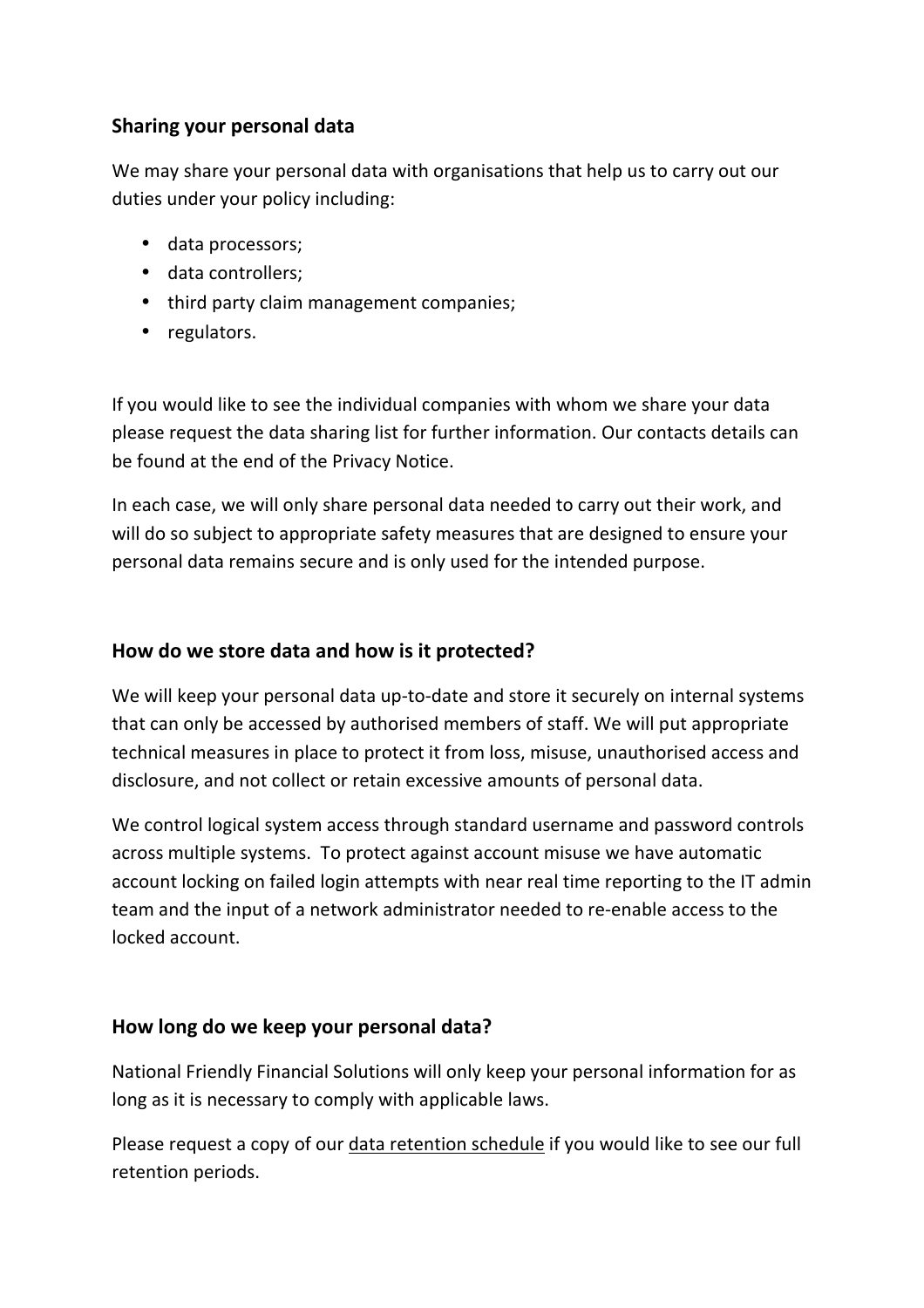These periods may be extended if, for example, there is a legal dispute concerning the terms of your policy or if we are otherwise required by law to keep the information for a longer period. We will notify you if we need to extend the period for which we keep your information. In certain cases we may anonymise your information, along with the information of our other members, for record-keeping purposes, statistical analysis and to improve our business practices and computer systems. Once anonymised, you are no longer identifiable from the information we hold about you. This anonymised information is kept indefinitely.

When your personal data is no longer required we will:

- erase your personal information; or
- archive your data so that it is beyond use

## **Your rights around your personal data**

Your personal data is protected by legal rights. These include the right in certain circumstances to:

- request a copy of your personal data;
- have the right to request erasure of your personal data or to restrict processing in accordance with data protection laws. However, there may be circumstances where you ask us to erase your personal data or restrict our processing of your data but we are legally entitled to refuse that request and you will be notified if this is the case*;*
- request that your data is corrected where it is wrong;
- request that we suspend the processing of your personal data, for example if you want us to establish whether it is accurate or the reason for processing it;
- object to the processing of your personal data where we are processing it in the exercise of our legitimate interest;
- object to direct marketing. Where National Friendly Financial Solutions collects your consent to send you marketing communications, you have the right to withdraw your consent at any time;
- request your personal information to be transferred to another organisation;
- complain to the Information Commissioner's Office if your privacy rights are violated, or if you have suffered as a result of unlawful processing of your personal information.